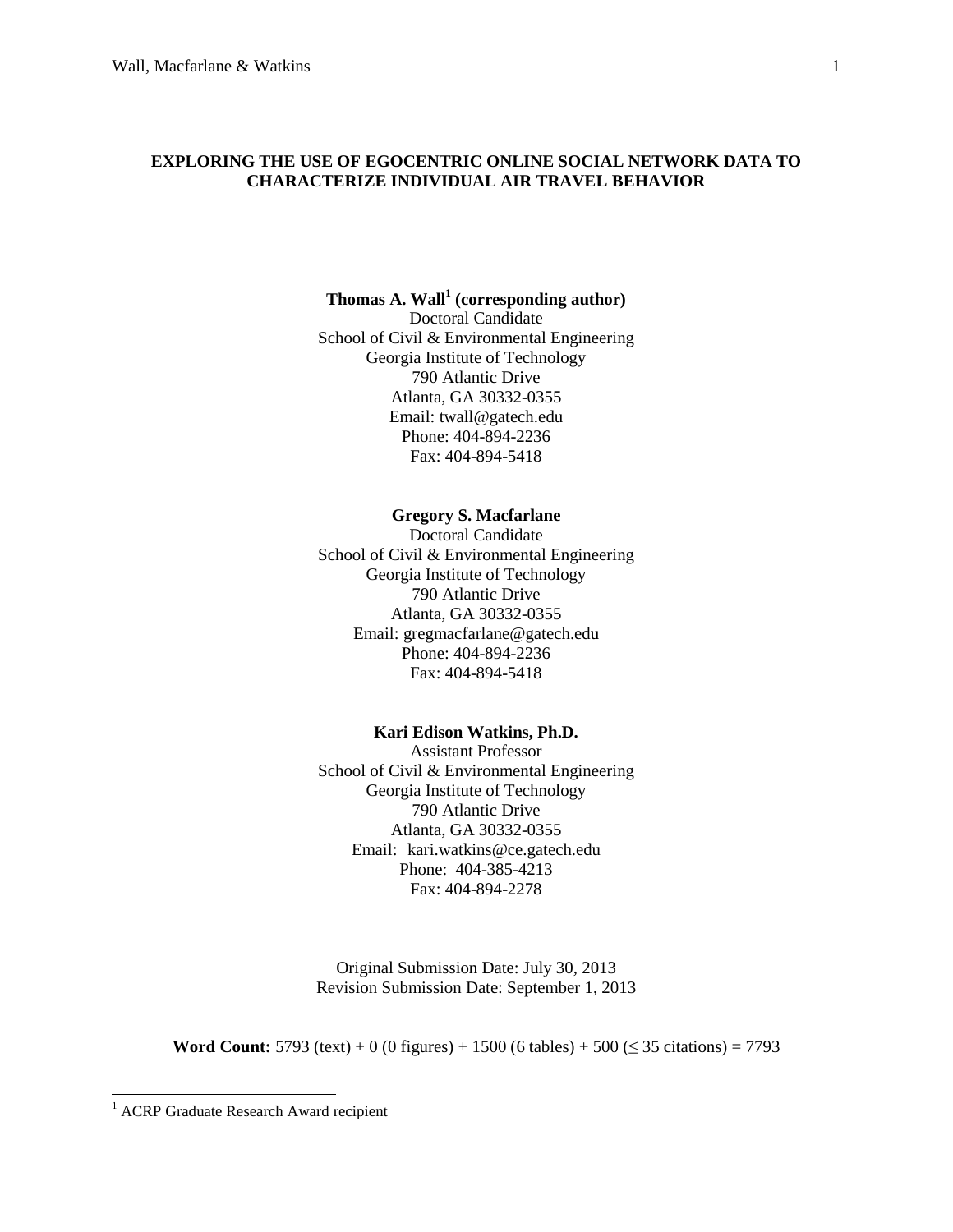## **ABSTRACT**

The rapid growth of online social networking over the past decade has generated tremendous amounts of data about individuals and their social relationships. Recent research studies investigating social relationships and travel behavior have sought connections between individuals' social networks and social-related travel; however, to our knowledge none have pursued the use of online social networking data to do so. In this study, we explore the use of online social network data in characterizing individuals' air travel behavior. Data are collected using a web-based survey that gathers information about individuals' air travel history and online social network information, specifically participants' Facebook networks. The data are then analyzed to address a series of hypotheses about the association between online social network characteristics (specifically Facebook) and air travel behavior; in particular, travel distance, leisure-related travel, and trip generation. This study finds that there is a positive relationship between the size and distribution of individuals' Facebook social networks and their engagement in air travel, and also the odds that their air travel will be leisure-related, or include a leisure component.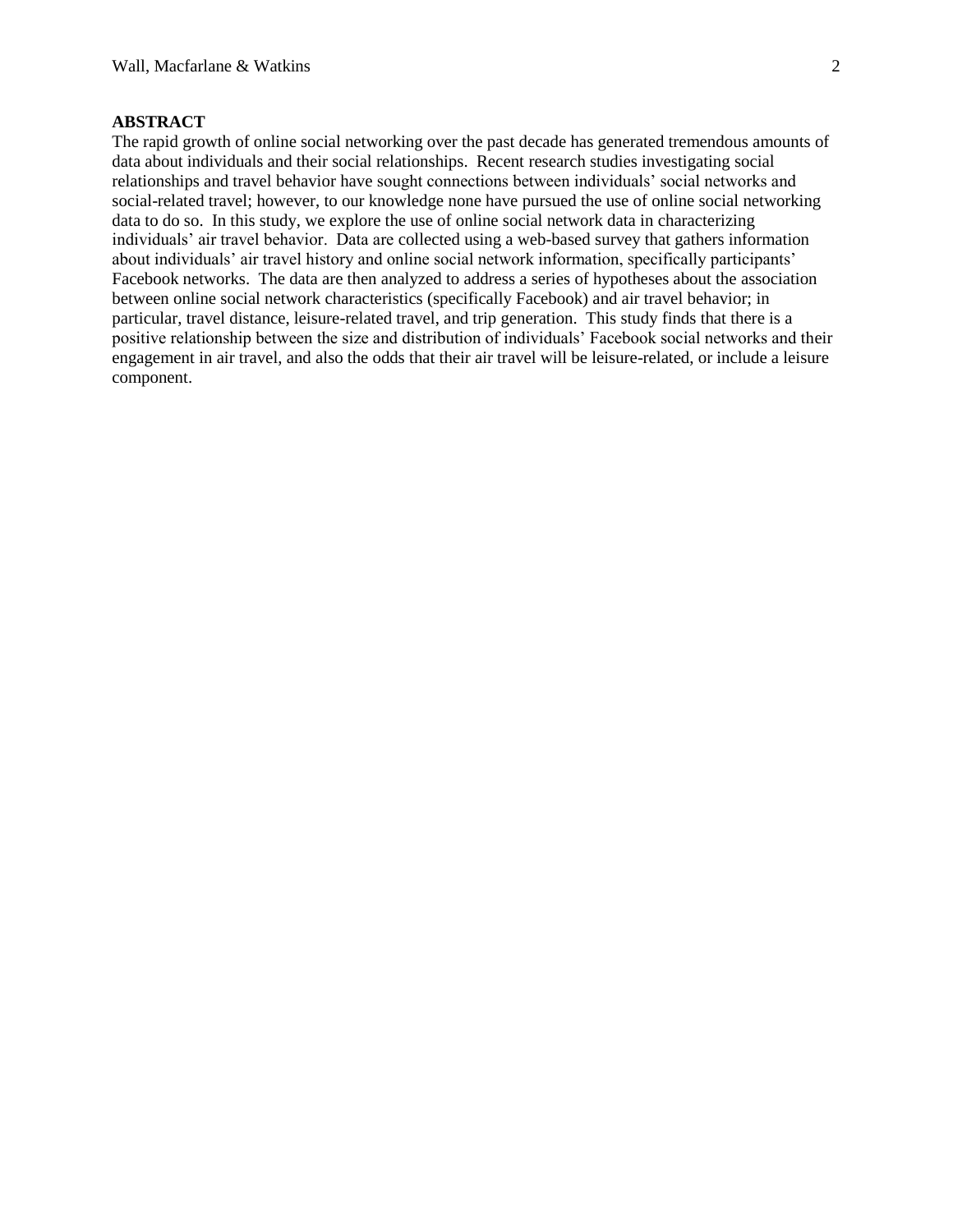### **INTRODUCTION**

Over the past several decades, transportation researchers have begun to investigate what has been called "the link between social networks, locational choices, and travel." *[\(1\)](#page-13-0)* Of particular interest has been the possible link between individuals' social networks and travel behavior. However, despite the growing interest among researchers in this area, it has been noted that relatively little research has investigated the link between social networks and travel *[\(2-4\)](#page-13-1)*.

The rapid growth of online social networking sites (e.g. Facebook) over the past decade has generated tremendous amounts of centralized data about individuals and their social relationships. As current online networking and social media technologies continue to grow, and as new technologies emerge, the possibility for applications of social network data in travel and travel behavior research is increasing rapidly.

The central purpose of this study is to explore the use of online social network data in characterizing individuals' travel behavior given the size and distribution of their online social networks. However, despite this study's exploratory nature, some empirical analyses are undertaken to investigate these applications. Specifically, the correlations between online social network characteristics and travel distance, leisure-related travel, and trip generation are investigated using individuals' online social network data and air travel history. Data are collected using a multi-part, web-based survey that gathers information about individuals' air travel behavior and their egocentric online social networks – focusing specifically on individuals' Facebook networks.

This paper begins with a brief background discussion of social travel, the connection with leisure travel, social network and travel research, and finally a characterization of online social networking sites. This is followed by a discussion of the development of the web-based survey instrument, characterization of the data collected, and a discussion of the statistical models used to evaluate the data. The statistical evaluation address three hypotheses related to online social networks and air travel: that individuals travel further to cities where they have friends than to cities where they do not; that individuals are more likely to take personal or leisure trips to cities where they have friends than to cities where they do not; and that individuals with more distant friends take more trips than individuals with more proximate friends. The paper concludes with a discussion of the model results, some thoughts on the applicability of this study's findings to current practices, and some considerations for future research in this area.

### **THE SOCIAL DIMENSION AND LEISURE TRAVEL**

Traditionally, the study of travel behavior has focused on trip-based approaches (e.g. the four-step travel demand model), and more recently on activity-based approaches *[\(5,](#page-13-2) [6\)](#page-13-3)*. It has been noted with respect to this latter method that activities are in fact, frequently *joint* activities involving family members, household members, or social network connections *[\(5\)](#page-13-2)*. It has been further suggested that the spatial aspects of one's social connections may induce, or in other ways determine (i.e. alter or constrain) travel behavior *[\(5,](#page-13-2) [7\)](#page-13-4)*. Given these assertions, as well as the general increase in travel for social purposes *[\(8\)](#page-13-5)*, there is a strong need to investigate this "social dimension" *[\(9\)](#page-13-6)* of travel. Doing so will complement the currently individualistic, activity-based approach, and uncover ways to better account for the number of individuals participating in an activity and the relationships among them *[\(10\)](#page-13-7)*. However, despite this need, surprisingly little research has focused on the connection between social relationships and travel *[\(1,](#page-13-0) [3,](#page-13-8) [4\)](#page-13-9)*.

Although even mandatory and maintenance trips can have the social elements described above, there is clearly a strong connection between the social dimension of travel and leisure trips. Citing Larsen et al. *[\(11\)](#page-14-0)*, Carrasco and Miller *[\(9\)](#page-13-6)* suggest that social and leisure activities have become central in individuals' lives, and that social-related travel is an essential component in both of these activities. As disposable incomes have increased and the real price of travel has decreased in the Western world *[\(12\)](#page-14-1)*, there is certainly greater opportunity for more social-related leisure travel. This is perhaps evident in the observation that leisure travel is "the fastest growing segment of travel in terms of the share of trips and the share of miles traveled," and survey evidence has shown that such travel is predominantly social travel *[\(3\)](#page-13-8)*.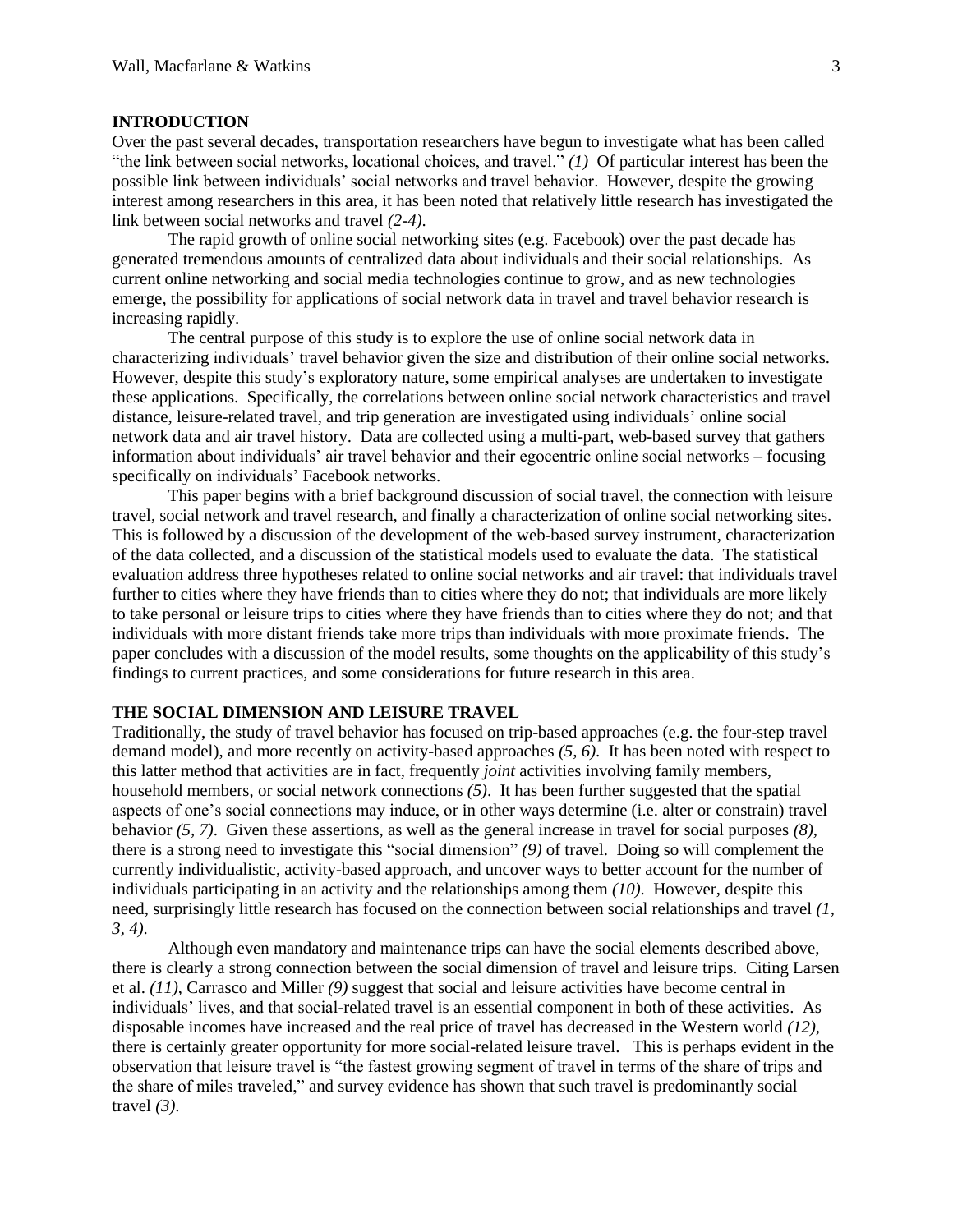### **SOCIAL NETWORKS**

Social relationships among individuals represent the "potential [for] activity and travel between them." *[\(10\)](#page-13-7)* Accordingly, much of the research into the social dimension of travel has focused on the analysis of social relationships in social networks (this research is discussed in the next section). Social networks may be viewed as conceptualizations of the *social relations* between individual actors or between groups of individuals*.* The two primary "dimensions" of social relations are their *structure* and their *function [\(13\)](#page-14-2).* As Due et al. *[\(14\)](#page-14-3)* elaborates, the structure refers to "the individuals with whom one has an interpersonal relationship and the linkages between these individuals." These linkages include formal relations (e.g. professional relations) and informal relations (e.g. "linkages between individuals with whom one has a close family relation and/or affection," such as family, friends, and close colleagues) *[\(14\)](#page-14-3)*. The *function* of social relations then refers to the "interpersonal interactions within the structure of the social relations;" for example, "social support, relational strain, or social anchorage." *[\(14\)](#page-14-3)*

The essential components of a social network structure are the actors and the relationships among those actors. Social network structure can be studied either as whole networks or as egocentric networks *[\(15\)](#page-14-4)*. Whole networks consist of all actors and relationships within an entire, defined population *[\(15,](#page-14-4) [16\)](#page-14-5)*. Depending on the scale of analysis, whole network analysis for travel studies may be impractical. Egocentric networks, conversely, focus on the "set of ties surrounding sampled individual units" *[\(16\)](#page-14-5)* – this central person is called the "ego" and those individuals with whom the ego has a relationship are called "alters." *[\(4\)](#page-13-9)* By considering multiple egos, egocentric network analysis becomes the study of a sample of individuals from a population *[\(16\)](#page-14-5)*, which may be more feasible when studying travel *[\(15\)](#page-14-4)*.

## **SOCIAL NETWORK TRAVEL RESEARCH AND DATA COLLECTION**

Research into social networks and travel has, to date, primarily focused on regional and urban mobility, and particularly through the study of information and communication technology (ICT) networks [for example, *[\(4,](#page-13-9) [17\)](#page-14-6)*; and the *Connected Lives* study *[\(18\)](#page-14-7)* and related travel studies *[\(9,](#page-13-6) [10,](#page-13-7) [15,](#page-14-4) [19,](#page-14-8) [20\)](#page-14-9)*]. This also makes sense with respect to leisure activities, as it has been a noted that ICT (e.g. telephone, email, SMS) may "enable," or "facilitate" leisure activities *[\(21\)](#page-14-10)*.

Data collection for social travel studies, however, can be a difficult and involved process. One challenge is that it is difficult for individuals to recall their own social network connections *[\(19\)](#page-14-8)*. Thus, mechanisms such as name generators (specific questions designed to elicit some portion of the individuals' connections, particularly stronger ties, and to determine tie strength), are used to prompt individuals' responses *[\(19\)](#page-14-8)* in mail-in questionnaires [for example, van den Berg et al. *[\(4\)](#page-13-9)*] and in-person interviews. This latter method, however, can be time-intensive. For example, the *Connected Lives* study *[\(18\)](#page-14-7)* used name generators in a series of face-to-face interviews to construct egocentric social networks for 87 individuals; these interviews took on average 2-1/2 hours each to complete *[\(19\)](#page-14-8)*.

This study suggests that the use of online social networking sites may provide a more efficient means of collecting social network data for social travel research applications. Online social networking sites centralize and maintain extensive information about online egocentric social networks in a common structure, which is therefore not subject to a respondent's ability to recall social relationships. Some aspects of online social networks are discussed in the next section.

#### **ONLINE SOCIAL NETWORKING**

Membership in online social networking sites (SNS) has seen tremendous growth since their advent nearly a decade ago. At the end of 2012, 67% of adult internet users were found to use some form of SNS *[\(22\)](#page-14-11)* [an increase from 61% in 2011 and 29% in 2008 *[\(23\)](#page-14-12)*]. SNS usage now encompasses over 50% of all adults *[\(23\)](#page-14-12)*, but varies significantly across demographics, perhaps most notably across age groups. Use of SNS among internet users in 2012 was found to be 81% among teens *[\(24\)](#page-14-13)* [compared to 73% in 2009, and 55% in 2006 *[\(25\)](#page-14-14)*]; 83% among young adults aged 18-29 years; 77% among users aged 30-49 years, and 52% among users aged 50-64 years *[\(22\)](#page-14-11)*. Among the 65 and older population of internet users [over half of whom are now online *[\(26\)](#page-14-15)*], SNS usage has also seen a strong increase from 13% in April 2009 *[\(26\)](#page-14-15)* to 32% at the end of 2012 *[\(22\)](#page-14-11)*.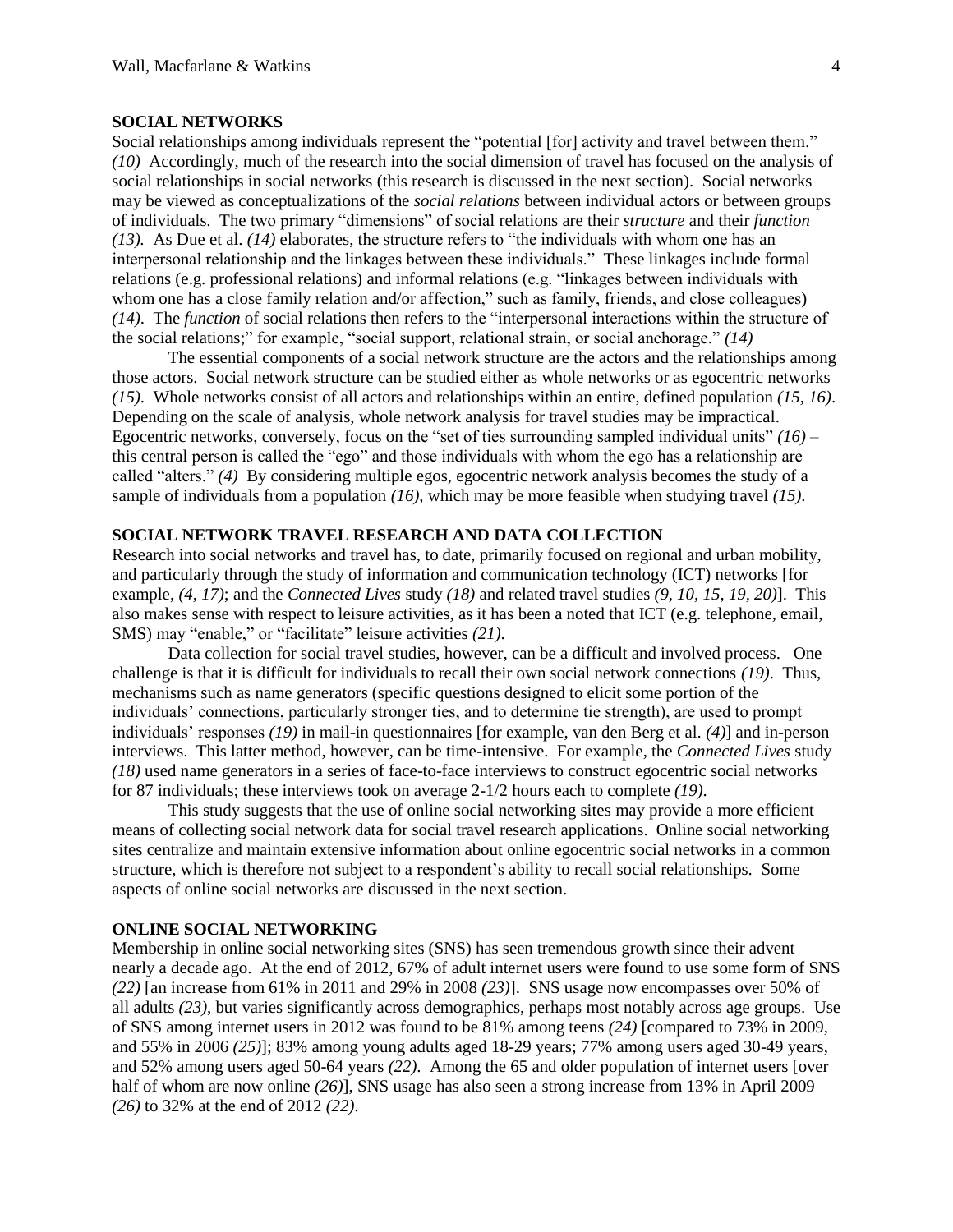With a global membership of 1.11 billion monthly active members *[\(27\)](#page-14-16)*, Facebook is the most commonly used online social networking site *[\(25\)](#page-14-14)*. Sixty-seven percent of all adult internet users are Facebook members *[\(22\)](#page-14-11)*. Facebook user profiles typically include general demographic, educational, and geographic information. As users connect with other individuals, or "friends," this information is then shared across that relationship to create an online model of relationships and connections. The majority of adult SNS users in the United States express that the primary motivation for using such sites is to maintain current relationships (i.e. friends and family members), or to reconnect former relationships (i.e. old friends) *[\(28\)](#page-14-17)*. Thus, it may be reasonable to suspect that an individual's online social network structure represents, to some extent, an online model of that individual's real-life social network structure.

From a practical perspective, Facebook also allows for programmatic interaction with its site via the Facebook application programming interface (API). The Facebook API is commonly used to develop games or other so-called "apps" that integrate or interact with Facebook, but is also a powerful way of enabling users to grant third parties access to information associated with their accounts for research, promotional, or other purposes. The Facebook API is used extensively in this study to access participants' online social networking information via a web-based survey.

# **FACEBOOK NETWORK AND AIR TRAVEL STUDY**

To explore the use of online social networking data in travel behavior research, this study conducts an empirical analysis of individuals' recent air travel history and their Facebook networks to address three specific hypotheses:

- 1. Individuals tend to travel further to reach destinations where they have friends than to reach destinations where they do not have friends;
- 2. Individuals are more likely to take personal (i.e. non-business) trips, or to at least introduce a personal or leisure component to trips that are otherwise business-focused, to destinations where they have friends than to destinations where they do not; and,
- 3. Individuals with more distant friends travel more, in general, than individuals with more proximate friends.

To investigate these hypotheses, data were collected from a predominantly student population using a web-based survey. The data were then analyzed using a series of statistical models specific to each hypothesis. This section discusses the development of the web-based survey instrument, characterizes the data collected, and presents the statistical models and their results.

### **Web-Based Survey Instrument Design**

Data were collected using a web-based survey instrument developed specifically for this study, which collects data in two ways. First, a two-part user-response section asks participants to enter various demographic and travel information. Next, an automated portion asks participants to log in to their Facebook accounts and then collects information from the user's profile and friends list via the Facebook application programming interface (API). Survey participants are informed of the data types collected at the beginning of the survey and consent is required before they are allowed to proceed.

The data collected during the user-response section consists of two types: general sociodemographic data, and a travel diary. The socio-demographic data items are shown in Table 1. All data fields are required for participants to proceed to the next survey step. Survey participants are then asked about air travel that they have completed in the 12 months prior to taking the survey. The survey suggests that participants consult any airline frequent flier accounts they maintain in a separate internet browser tab to aid in recalling trip details. The airline trip data items collected are also shown Table 1. Note that air travel in this study is constrained to origins and destinations in the United States and Canada. Also note the final two data items, "Other Major City Visited..." These fields are only made available to participants when the "Trip Type" is indicated to be a "Multi-Destination Trip." The fields "Origin Airport Code" and "Destination Airport Code" are searchable fields that allow participants to partially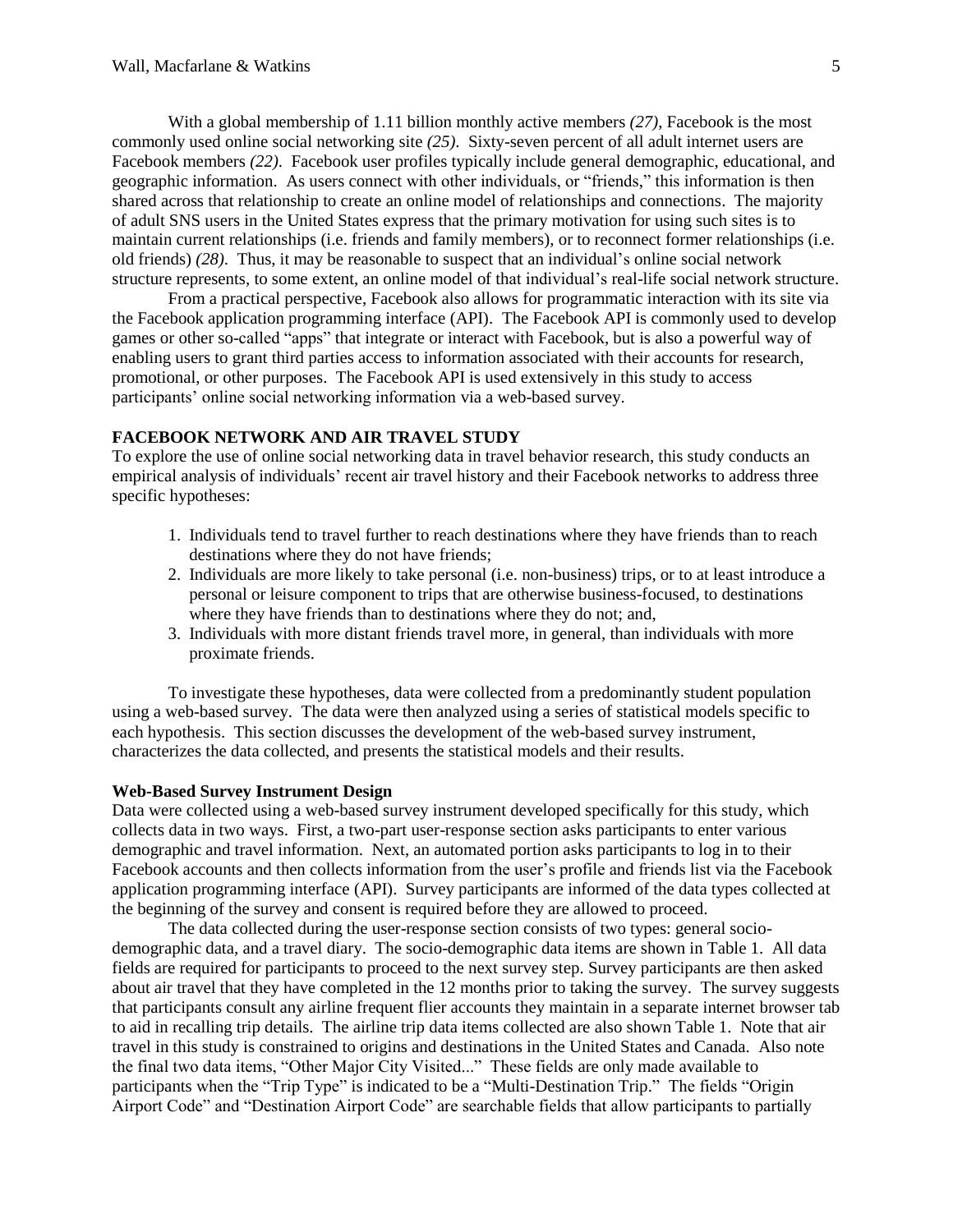enter city names or airport names, and then choose from a self-populating list; associated state and country fields are then auto-filled.

Upon completing the user-response portion of the survey, participants then interact with the automated data-collection portion. This portion executes a web-based application via the Facebook API that collects anonymous information from the survey participant's Facebook profile and friends list. Participants are first informed of the data items that are collected via the Facebook API, as well as the restrictions of the application (these are discussed later). Participants then log in to their Facebook

| Socio-Demographic Data Item          | <b>Possible Value Ranges</b>                           |  |  |  |  |
|--------------------------------------|--------------------------------------------------------|--|--|--|--|
| User ID                              | Unique numerical identifier                            |  |  |  |  |
| Age                                  | 18 to 100 years                                        |  |  |  |  |
| Gender                               | Male / Female                                          |  |  |  |  |
|                                      | Asian                                                  |  |  |  |  |
|                                      | African American                                       |  |  |  |  |
| Race                                 | Caucasian                                              |  |  |  |  |
|                                      | Hispanic                                               |  |  |  |  |
|                                      | Other                                                  |  |  |  |  |
| <b>US Citizenship</b>                | Yes / No                                               |  |  |  |  |
|                                      | Unemployed                                             |  |  |  |  |
|                                      | Student                                                |  |  |  |  |
| Occupation                           | Employed, Part-Time                                    |  |  |  |  |
|                                      | Employed, Full-Time                                    |  |  |  |  |
|                                      | Retired                                                |  |  |  |  |
|                                      | None                                                   |  |  |  |  |
|                                      | <b>High School</b>                                     |  |  |  |  |
|                                      | Some College                                           |  |  |  |  |
| <b>Education</b> (Highest Completed) | <b>Bachelors Degree</b>                                |  |  |  |  |
|                                      | <b>Masters Degree</b>                                  |  |  |  |  |
|                                      | Ph.D. Degree                                           |  |  |  |  |
| Income                               | \$0 to \$250,000 (in \$10,000 increments); and >\$250k |  |  |  |  |
| <b>Air Travel Data Item</b>          | <b>Possible Values/Range</b>                           |  |  |  |  |
| Trip ID                              | Unique numerical identifier                            |  |  |  |  |
| User ID                              | Unique numerical identifier                            |  |  |  |  |
| Departure Date                       | Month/Day/Year                                         |  |  |  |  |
| <b>Trip Length</b>                   | 0 to 14 nights                                         |  |  |  |  |
|                                      | Round-Trip                                             |  |  |  |  |
| Trip Type                            | One-Way Trip                                           |  |  |  |  |
|                                      | <b>Multi-Destination Trip</b>                          |  |  |  |  |
|                                      | <b>Business</b>                                        |  |  |  |  |
|                                      | Personal                                               |  |  |  |  |
| <b>Trip Purpose</b>                  | Both                                                   |  |  |  |  |
|                                      | Other                                                  |  |  |  |  |
| Origin Airport Code                  | <b>Airport Code</b>                                    |  |  |  |  |
| Origin State                         | State/Province                                         |  |  |  |  |
| <b>Origin Country</b>                | US, Canada                                             |  |  |  |  |
| <b>Destination Airport Code</b>      | <b>Airport Code</b>                                    |  |  |  |  |
| <b>Destination State</b>             | State/Province                                         |  |  |  |  |
| <b>Destination Country</b>           | US, Canada                                             |  |  |  |  |
| Other Major City Visited 1           | <b>Airport Code</b>                                    |  |  |  |  |
| Other Major City Visited 2           | <b>Airport Code</b>                                    |  |  |  |  |

**TABLE 1 Socio-Demographic and Air Travel Survey Data Items and Value Ranges**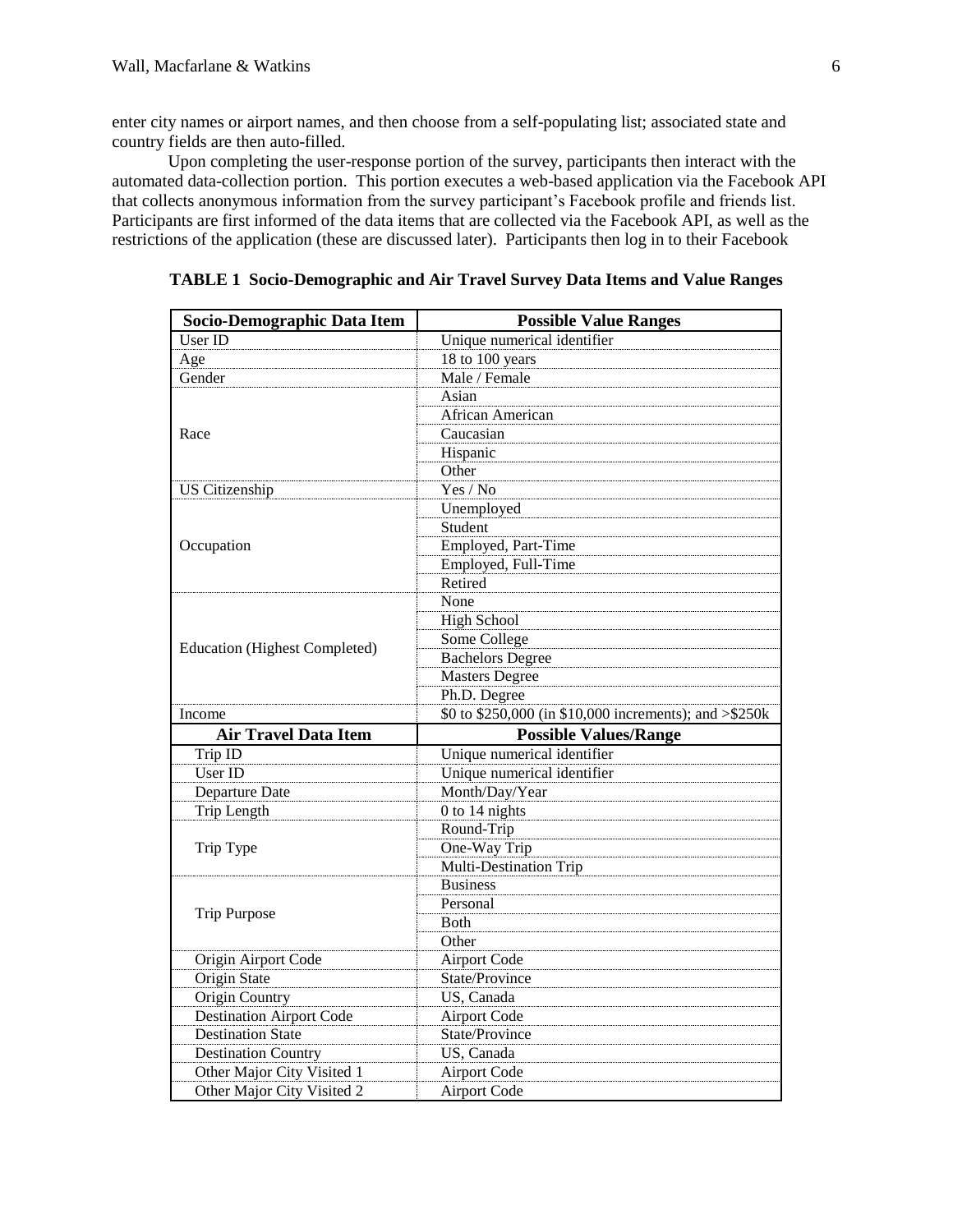accounts to complete the survey. This login procedure is handled by Facebook, not by the web-based survey site: participants select a button on the survey screen that opens a "pop-up" window, which automatically redirects to the Facebook login interface. Participants then enter their login information directly into the Facebook login site and, upon successfully logging in, the "pop-up" window closes, enabling participants to re-access the survey website. Participants are then given the choice to complete the survey (allowing collection of their Facebook profile and friend data), or to quit the survey and not have any Facebook data collected. If participants choose to complete the survey, their data are collected to a secure server at Georgia Tech, and they are then automatically logged out of Facebook. If participants choose to quit, they are automatically logged out of Facebook and no Facebook data are collected. For security purposes, if a participant closes their internet browser, or browser tab, after having successfully logged in to Facebook (thus terminating the survey), they are automatically logged out of Facebook. The data collected by the automated portion of the survey are shown in Table 2.

| <b>User Data Item</b>              | <b>Possible Value/Range</b>                                           |
|------------------------------------|-----------------------------------------------------------------------|
| Birth date                         | (Month/Day/Year), (Month/Day), or NULL                                |
| <b>Survey Completion Timestamp</b> | Time, Month, Day, Year                                                |
| <b>Completion Indicator</b>        | Binary indicator                                                      |
| Friend List Size (Total)           | Number                                                                |
| Friend List Size (Collected)       | Number                                                                |
| <b>Friend Data Item</b>            | <b>Possible Value/Range</b>                                           |
| Friend ID                          | Unique numerical identifier of friend<br>( <i>i.e.</i> network alter) |
| User ID                            | Unique numerical identifier of user<br>$(i.e.$ network ego)           |
| <b>Hometown Location</b>           | (City), (City, State), (City, State, Country), NULL                   |
| <b>Current City Location</b>       | (City), (City, State), (City, State, Country), NULL                   |
| <b>Birth Date</b>                  | (Month/Day/Year), (Month/Day), or NULL                                |

**TABLE 2 Facebook User Profile and Friend List Data Items and Value Ranges**

Data collected during the automated portion of the survey are subject to the account settings and privacy restrictions of the participant's Facebook account, and to those of their friends' Facebook accounts. For example, consider an individual who has entered her "hometown location" and "current city location" into her Facebook profile, but has set her privacy settings such that her "hometown location" is not accessible to some sub-group of her connections. If a survey participant is friends with this individual, but is within the sub-group of friends that does not have access to the friend's hometown location, then the automated survey application is only able to access the current city information. In other words, the automated survey application can only access data that are available to the current survey participant's Facebook account. Additionally, it should be noted that users frequently enter incomplete information into certain data fields in their Facebook profile; for example, birth dates frequently omit the birth year, or are not entered at all.

# **Survey Response and Descriptive Statistics**

Survey participants were recruited from the faculty and student populations within the School of Civil & Environmental Engineering at Georgia Tech. Undergraduate and graduate students were recruited by visiting common classes during the Spring 2013 and Summer 2013 semesters to inform potential participants of the survey (a follow-up email was then sent with the web-based survey URL). Faculty and additional graduate students were recruited using departmental email lists. Given some overlap in the invitation groups, it is estimated that 300-400 individuals received invitations to participate.

In total, 89 individuals participated in the study. Thirty-six of these participants did not complete the final step of entering their Facebook login information and allowing the automated survey application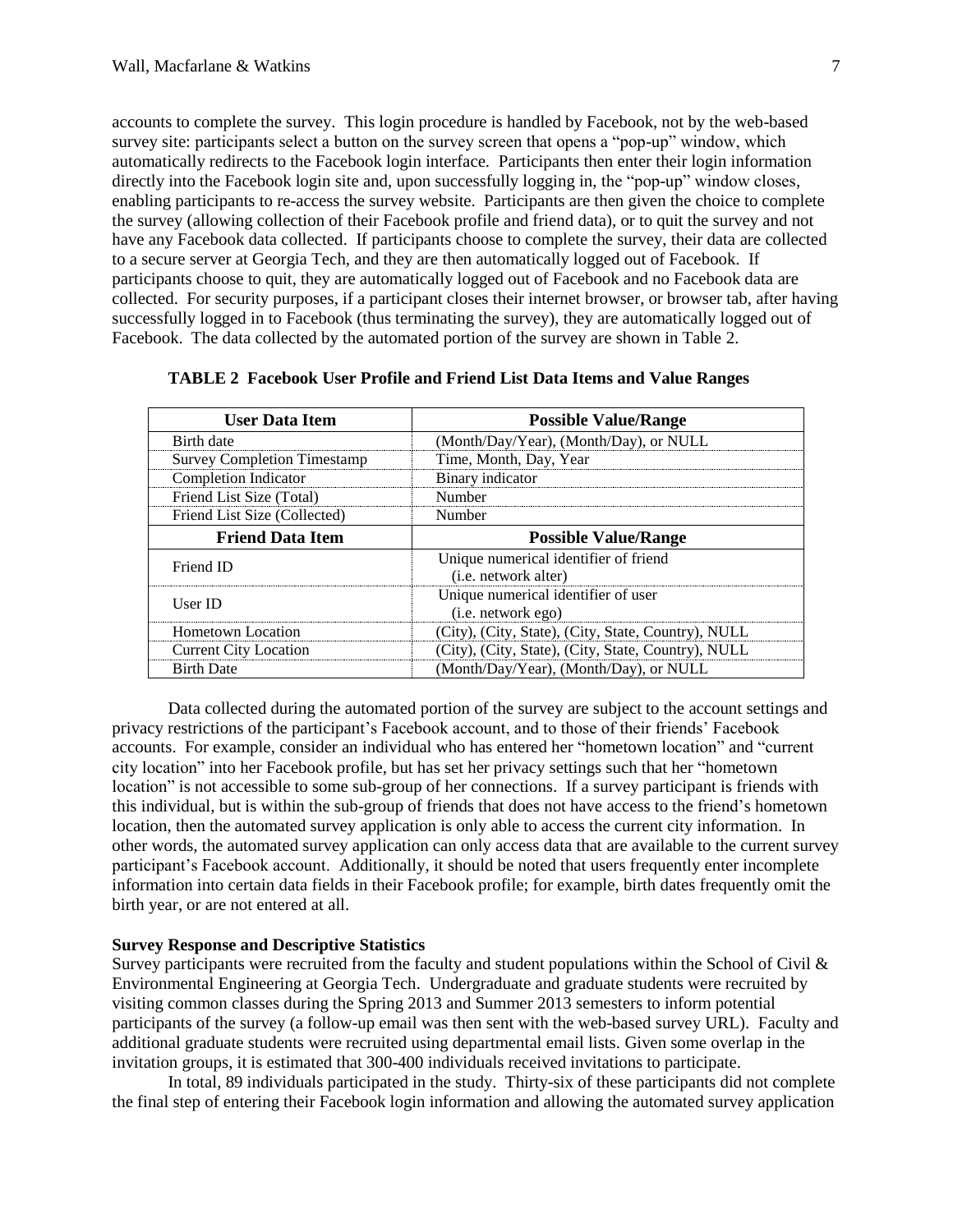to access their Facebook account. Two participants who did complete the final step (i.e. allowed access to their Facebook account) had individual privacy settings within their Facebook accounts that prohibited the automated survey application from fully accessing their profile and friends list. Therefore, complete data sets containing demographic, travel, and Facebook user profile and friends list data were collected for 51 participants (an approximate 15% response rate given the assumed invitation population). Table 3 shows descriptive statistics of the User, Friend, and Trip data collected.

| <b>User Data</b>                       | <b>Trip Data</b> |                                     |                |  |
|----------------------------------------|------------------|-------------------------------------|----------------|--|
| <b>Respondents (Total)</b>             | 89               | <b>Total Trips (All Types)</b>      | 197            |  |
| Respondents with Facebook (All)        | 53               | Round Trips                         | 159            |  |
| Respondents with Facebook (OK Privacy) | 51               | <b>Multi-Destination Trips</b>      | 9              |  |
| <b>Oldest Respondent (years)</b>       | 61               | One-Way Trips                       | 29             |  |
| <b>Youngest Respondent (years)</b>     | 19               | <b>Average Trips Per Respondent</b> | 3.86           |  |
| <b>Average Age (years)</b>             | 25.6             | <b>Trip Purpose Types</b>           |                |  |
| <b>Median Age (years)</b>              |                  | <b>Business</b>                     | 68             |  |
|                                        |                  | Personal                            | 113            |  |
| <b>Friend Data</b>                     |                  | <b>B</b> oth                        | 14             |  |
| <b>Total Collected</b>                 | 22,985           | Other                               | $\mathfrak{D}$ |  |
| <b>Hometown Provided</b>               | 18,341           | <b>Unique Airports Visited</b>      | 50             |  |
| <b>Current City Provided</b>           | 21,178           | <b>US Airports</b>                  | 47             |  |
| With at Least One U.S. Location        | 19,066           | <b>Canadian Airports</b>            | 3              |  |
| <b>Number of Unique U.S. Locations</b> | 3.347            | <b>Individual Destinations</b>      | 200            |  |

| <b>TABLE 3 Descriptive Statistics of Survey Participant Data</b> |  |  |
|------------------------------------------------------------------|--|--|
|------------------------------------------------------------------|--|--|

### **Geographic Data Processing**

The data collected from the web-based survey were post-processed using ArcGIS 10.1® to enable further analyses of the data. Due to the Atlanta-based survey participant population, most trips were found to either originate or end in Atlanta, GA. Thus, the trip data were processed into destination data (e.g. individual multi-destination trips between Atlanta and other locations were broken into individual destinations). Destination airports were geo-located in ArcGIS to associate them with nearby metropolitan statistical areas (MSAs) by analyzing a 50 mile radius around the airport, and associating those MSAs that were found to overlap (partially or fully) with the radius area. The MSA 2010 census populations were used to define the potential travelshed associated with each airport. In many cases, airports were associated with more than one MSA, and vice versa (particularly in the Northeastern and Mid-Atlantic regions), reflecting overlapping travelsheds and the availability of multiple airport options to various areas.

Friend data were processed by first geo-locating hometown and current city locations as point locations. These point locations were then associated with nearby airports by analyzing a 50 mile radius around each destination airport to capture those locations that fell within the radius area. In many cases, current city or hometown locations were associated with multiple airports.

# **Statistical Modeling Methods**

A series of statistical models were used to evaluate the individual hypotheses discussed earlier. The individual statistical modeling methods are discussed below in relation to the individual hypotheses being evaluated. The outcomes of these statistical models are discussed in the following sub-section.

### *Hypothesis One – Travel Distance and Social Networks*

The first hypothesis is that people tend to travel further to reach destinations where they have friends than to reach destinations where they do not have friends. This hypothesis is tested with a linear regression model,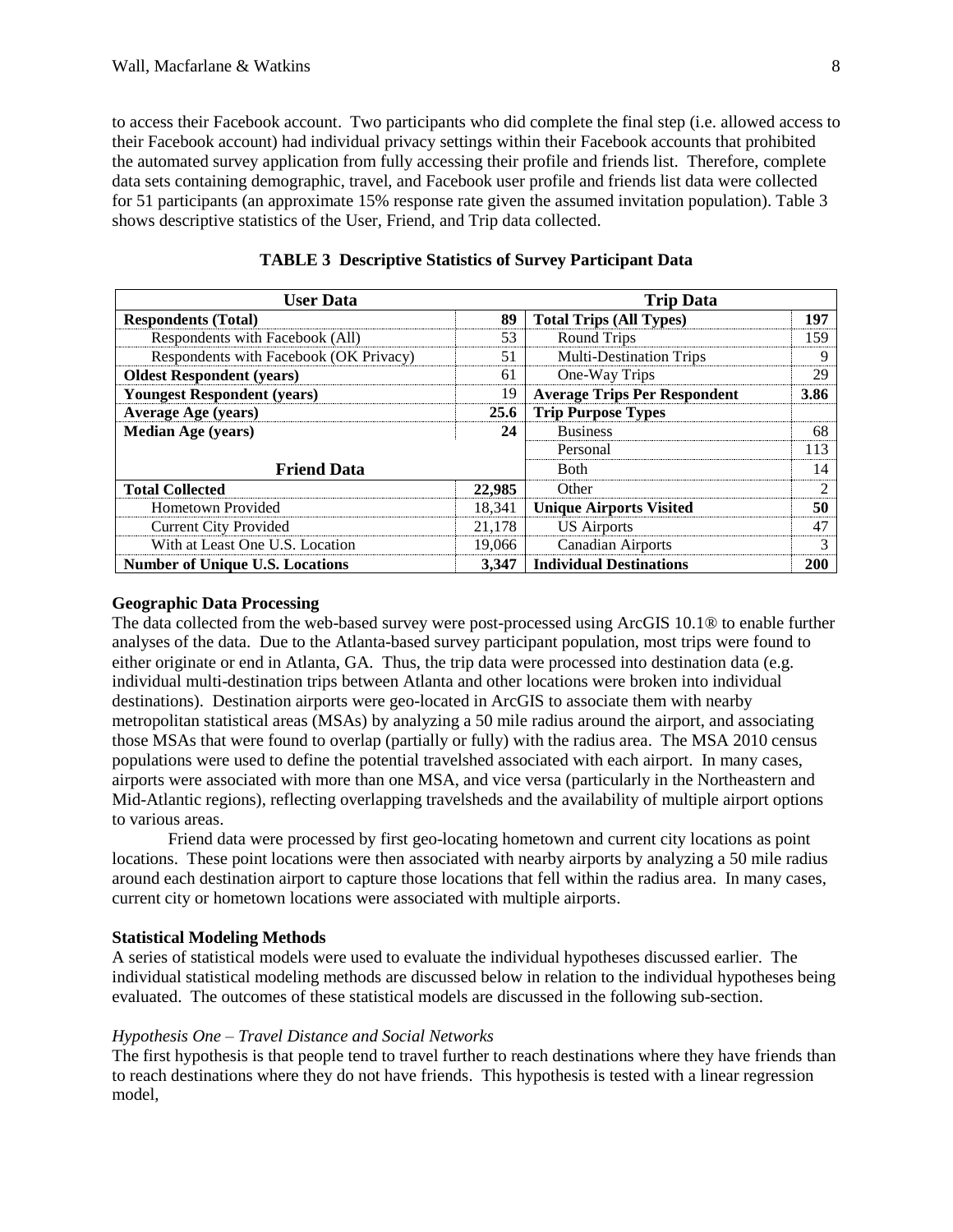$v = X\beta + \epsilon$ 

where  $y$  is a vector of length  $n$  containing the natural logarithm of the distance between Atlanta Hartsfield-Jackson International Airport and the destination airport. The attribute matrix X is an  $n \times k$ matrix containing the  $x_1 \ldots x_k$  attributes of the trip, the trip-maker, or the trip-maker's social network (as described in Table 1 and 2). Our variable of interest is the number of friends the trip-maker has living within 50 miles of the destination airport; if the  $\beta$  coefficient associated with this variable is significantly positive, we can infer a positive correlation between the number of friends and the distance traveled. The stochastic error term  $\epsilon$  is assumed to be distributed independently and identically with a normal distribution. The elements  $\beta_1 \dots \beta_k$  in the parameter vector  $\beta$  are the least-squares estimates for the marginal effect of  $X$  on  $y$ ; the semi-log specification means that the estimates represent the approximate percent change in y.

#### *Hypothesis Two – Leisure-Related Travel and Social Networks*

The second hypothesis is that trips to destinations where the trip-maker has friends are more likely to be for personal reasons, or are more likely to include a leisure component, than to be entirely businessfocused. This hypothesis is addressed with a binary logit model,

$$
P(y_i = 1|X) = \frac{\exp(x_i \beta)}{1 - \exp(x_i \beta)}
$$

where the probability of trip  $i$  including a non-business element is again a function of the trip and tripmaker attributes  $x_{i1}$  ...  $x_{ik}$  and the estimated parameters  $\beta$ . The dependent variable is binary, with a value of one if the trip includes a personal component and zero if the trip is strictly for business purposes. The variable of primary interest is the number of friends the traveler has in the destination city; a positive coefficient indicates that people are more likely to take personal or leisure trips to cities where they have friends. In the case of the logit model the estimated parameters  $\beta$  represent the logarithm of the change in odds, rather than the direct marginal effect as above.

#### *Hypothesis Three – Social Network Distribution and Increased Travel*

The third hypothesis is that individuals with distant friends may actually travel more, all else constant, than those with proximate friends; in other words people whose social networks are away from Atlanta make more trips than people whose networks are local. There are many reasons to expect this to be so. Ostensibly, people with dispersed social networks have potentially more reasons to travel, or at least fewer reasons to remain in Atlanta on, for example, holiday weekends. The network dispersion may also be seen as an instrument for other unobservable or endogenous variables: it may be that people with dispersed social networks have acquired them through broad experience and frequent travel. From an econometric perspective, this hypothesis is best addressed with a count model, where the discrete number of trips  $\eta$  taken by individual i is a function of the conditional mean of an assumed density function. Because individuals who make zero trips are excluded from the sample, a zero-truncated assumed density distribution must be used. The model is,

$$
P(y_i = \eta_i) = \frac{f(\eta_i)}{1 - f(0)}
$$

where the assumed distribution  $f(\eta)$  may be either a Poisson or a negative binomial distribution. The two distributions have the same conditional expectation,  $E[y_i|x_i] = \exp(x_i\beta)$ . In these models, a unit increase in  $x_k$  leads to an approximately  $\beta_k$ -percent increase in the expected number of trips. The models differ in the variance: whereas the Poisson distribution has a mean equal to its variance  $[Var(y_i|\mathbf{x}_i) = exp(\mathbf{x}_i\boldsymbol{\beta})]$ , the negative binomial has an overdispersed variance,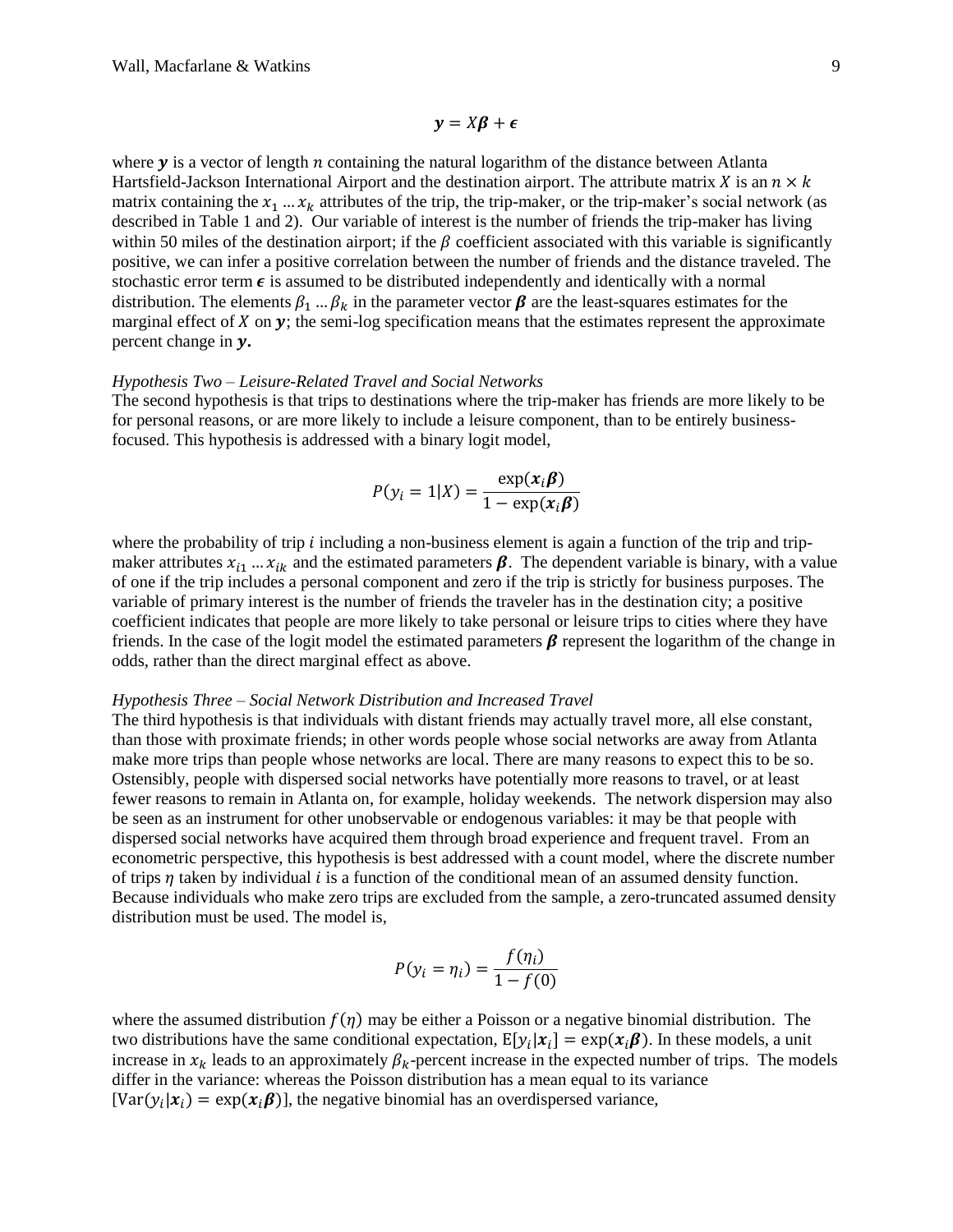$Var(y_i|\mathbf{x}_i) = exp(\mathbf{x}_i\boldsymbol{\beta}) + \alpha exp(\mathbf{x}_i\boldsymbol{\beta})^2$ . The estimable parameter  $\alpha$ , if statistically greater than 0, indicates the necessity of the negative binomial distribution. The estimated model parameters  $\beta$  represent the marginal effect of  $x$  on the expected value of  $y_i$ .

All three of the models used in the analysis assume that the errors are distributed independently, which may not always be the case in this study's data: several respondents made multiple trips to the same destination. Future research should apply mixed or random effects models to remove such withingroup correlation.

# **Results**

#### *Hypothesis One – Travel Distance and Social Networks*

Results from the linear regression models are given in Table 4. The "Base" model establishes the relationship between the trip-maker attributes and the distance traveled. The  $R^2$  fit statistic is not unreasonable for a disaggregate behavior model [for example, see *[\(29,](#page-14-18) [30\)](#page-14-19)*] but few of the predictor variables are significant. Men and holders of a graduate degree take moderately longer trips than women or people with a bachelor's degree or less. The population is also significant, with people traveling shorter distances to reach larger cities. This is somewhat unintuitive, as economic theory suggests that larger cities attract trips from further away; a likely explanation is that most large American cities are on the eastern seaboard, and therefore closer to Atlanta.

|                      | <b>Base Model</b> |           | <b>Current Friends</b> |           |          | <b>Hometown Friends</b> |  |
|----------------------|-------------------|-----------|------------------------|-----------|----------|-------------------------|--|
|                      | β                 | t-stat    | β                      | t-stat    | β        | t-stat                  |  |
| Intercept            | 10.709            | 11.78**   | 11.021                 | $10.63**$ | 11.530   | $11.61**$               |  |
| Age                  | 0.000             | 0.02      | 0.000                  | $-0.05$   | 0.001    | 0.12                    |  |
| Male                 | 0.220             | $2.58*$   | 0.210                  | $2.43*$   | 0.202    | $2.38*$                 |  |
| Minority             | $-0.066$          | $-0.79$   | $-0.059$               | $-0.69$   | $-0.028$ | $-0.33$                 |  |
| Student              | $-0.096$          | $-0.68$   | $-0.110$               | $-0.78$   | $-0.135$ | $-0.96$                 |  |
| Graduate Degree      | 0.164             | 1.74      | 0.162                  | 1.71      | 0.137    | 1.45                    |  |
| ln(Income)           | 0.032             | 0.56      | 0.024                  | 0.40      | 0.011    | 0.19                    |  |
| In(Population)       | $-0.280$          | $-6.05**$ | $-0.293$               | $-5.81**$ | $-0.317$ | $-6.39**$               |  |
| In(Friends-Current)  |                   |           | 0.007                  | 0.63      |          |                         |  |
| In(Friends-Hometown) |                   |           |                        |           | 0.017    | 1.98*                   |  |
| Degrees of Freedom   | 190               |           | 189                    |           | 189      |                         |  |
| $R^2$ adj.           | 0.177             |           | 0.175                  |           | 0.190    |                         |  |
| ln(L)                | $-143.2$          |           |                        | $-143.0$  |          | $-141.2$                |  |
| p: Likelihood Ratio  |                   |           | 0.52                   |           | 0.04     |                         |  |

### **TABLE 4 Linear Models (ln(Distance Traveled))**

\*\*  $p < 0.01$ , \*  $p < 0.05$ 

Two models then introduce the effect that social networks have on distance traveled. The model "Current Friends" shows that a percentage increase in the number of friends currently in a city has no effect on the distance traveled to get there, and that including this variable does not improve model fit in any meaningful way. The model "Hometown Friends" indicates that having friends who list the destination city as their hometown (we interpret "hometown" as a birthplace, or place of childhood attachment), on the other hand, does have a statistically significant effect on distance traveled. On average, a 1% increase in the number of friends whose hometown is the destination city is associated with a 1.7% extension in the distance traveled (the estimated coefficients are elasticities). What this model likely uncovers is the hometown of the traveler himself, as a substantial portion of his friends will likely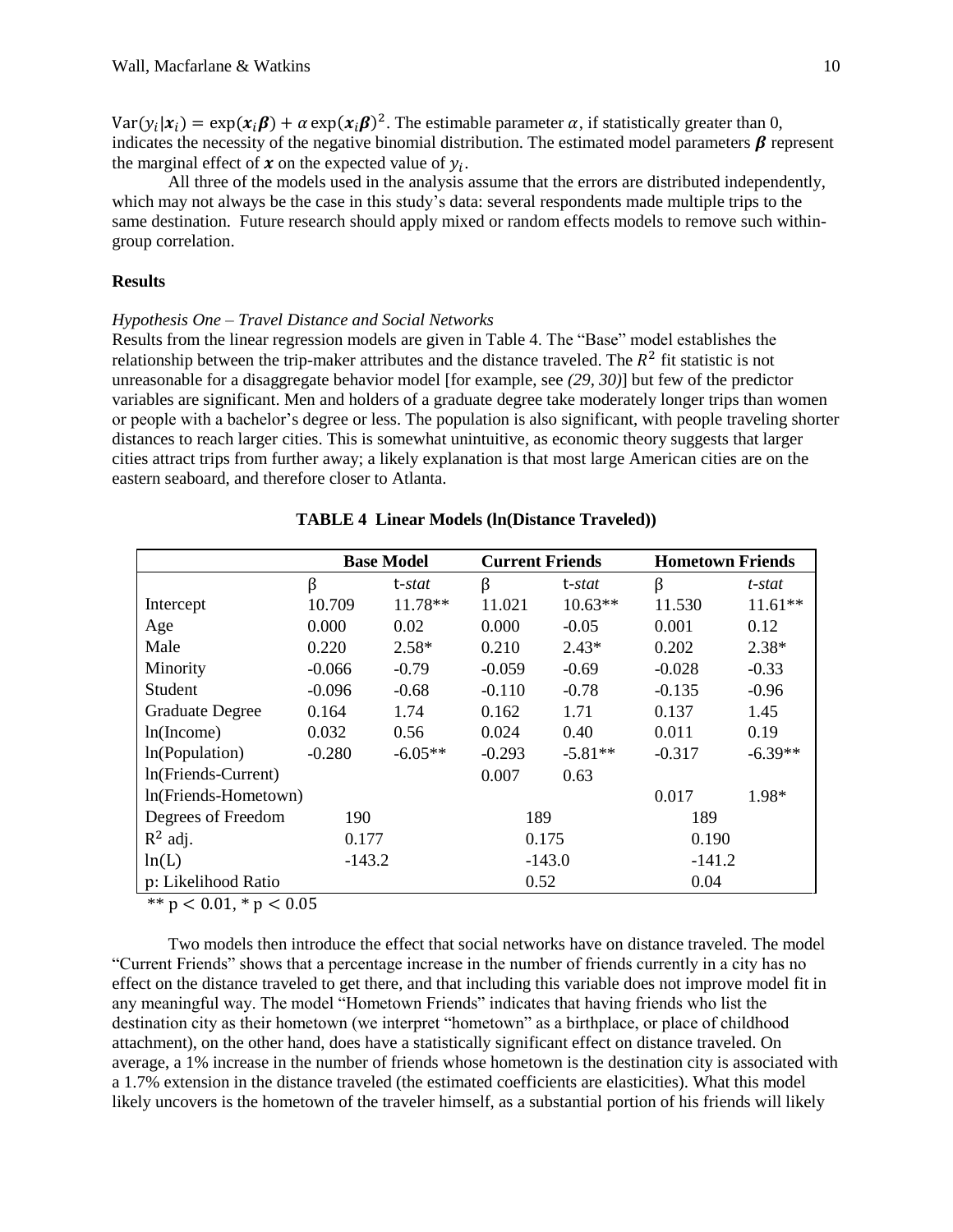have the same hometown; this may be more pronounced given the younger average age of the sample. On one hand this revelation seems trivial, but on the other hand, this may be a mechanism whereby airlines could identify the hometowns of customers under limited information scenarios.

### *Hypothesis Two – Leisure-Related Travel and Social Networks*

Results of the binary logit models of trip purpose are given in Table 5, and show roughly similar results to the linear models discussed above. Based on the results of the "Base" model, trips to distant and large cities are more likely to involve a personal component. Minority respondents are also more likely to take trips with personal components. But whereas the impact of friends above was somewhat equivocal, in this case the presence of either current or hometown friends at the destination significantly and substantially increases the probability of a trip involving a personal component (current and hometown friends are highly collinear, and cannot appear in the model together). As an illustration, having 20 more friends in the destination city improves the odds that a trip will have a personal component from 1:2 (probability of 0.677) to 1:2.35 (probability of 0.702). It is also worth noting that both coefficient estimates – for current city and hometown friends – are safely within the other's 95% confidence interval, meaning that we cannot reject that the effect may be the same.

|                                           | <b>Base Model</b> |          | <b>Current Friends</b> |                | <b>Hometown Friends</b> |          |
|-------------------------------------------|-------------------|----------|------------------------|----------------|-------------------------|----------|
|                                           | β                 | t-stat   | β                      | t- <i>stat</i> | β                       | t-stat   |
| Intercept                                 | $-12.511$         | $-2.35*$ | $-3.788$               | $-0.65$        | $-4.679$                | $-0.80$  |
| ln(Miles to ATL)                          | 0.995             | $2.96**$ | 1.005                  | $2.91**$       | 0.873                   | $2.52*$  |
| Age                                       | $-0.058$          | $-1.22$  | $-0.084$               | $-1.68$        | $-0.054$                | $-1.09$  |
| Male                                      | 0.212             | 0.56     | $-0.062$               | $-0.15$        | 0.092                   | 0.23     |
| Minority                                  | 0.751             | 1.94     | 1.051                  | $2.52*$        | 1.137                   | $2.69**$ |
| Student                                   | 0.660             | 1.07     | 0.256                  | 0.39           | 0.419                   | 0.65     |
| <b>Graduate Degree</b>                    | $-0.251$          | $-0.57$  | $-0.276$               | $-0.60$        | $-0.439$                | $-0.95$  |
| ln(Income)                                | $-0.215$          | $-0.82$  | $-0.494$               | $-1.72$        | $-0.381$                | $-1.41$  |
| In(Population)                            | 0.596             | $2.60**$ | 0.280                  | 1.14           | 0.270                   | 1.09     |
| In(Friends-Current)                       |                   |          | 0.186                  | $3.58**$       |                         |          |
| In(Friends-Hometown)                      |                   |          |                        |                | 0.147                   | $3.48**$ |
| $\rho_c^2$ : $\rho_0^2$                   | 0.126:0.177       |          | 0.180:0.228            |                | 0.176:0.224             |          |
| ln(L)                                     | $-113.00$         |          | $-105.94$              |                | $-106.47$               |          |
| p: Likelihood Ratio<br>against Base Model |                   |          | 0.0002                 |                | 0.0003                  |          |

## **TABLE 5 Binary Logit Models (Personal Trip vs. Business Trip)**

 $\ln(L)_0 = -137.24$ ,  $\ln(L)_c = -129.21$ ; \*\*  $p < 0.01$ , \*  $p < 0.05$ 

## *Hypothesis Three – Social Network Distribution and Increased Travel*

Results from the count models, which estimate the effect that friends have on the expected number of trips taken, are shown in Table 6. The significance of the dispersion parameter  $\alpha$  in all three models indicates that the negative binomial model is most appropriate for these data. The "Base" model reveals again that most available predictor variables are not significant. Wealthier individuals take somewhat more trips, as do respondents that hold a graduate degree. The second model, "Friends," introduces the total number of friends, irrespective of location, into the specification. This model is somewhat more predictive as the  $ln(L)$  values indicate a statistically significant improvement in model fit. Furthermore, the new parameter is moderately significant, indicating that a 1% increase in the number of total friends increases the expected number of airline trips by approximately 0.463%. The final model, "Non-ATL Friends," considers whether those friends are in Atlanta or not. This variable is a much better predictor of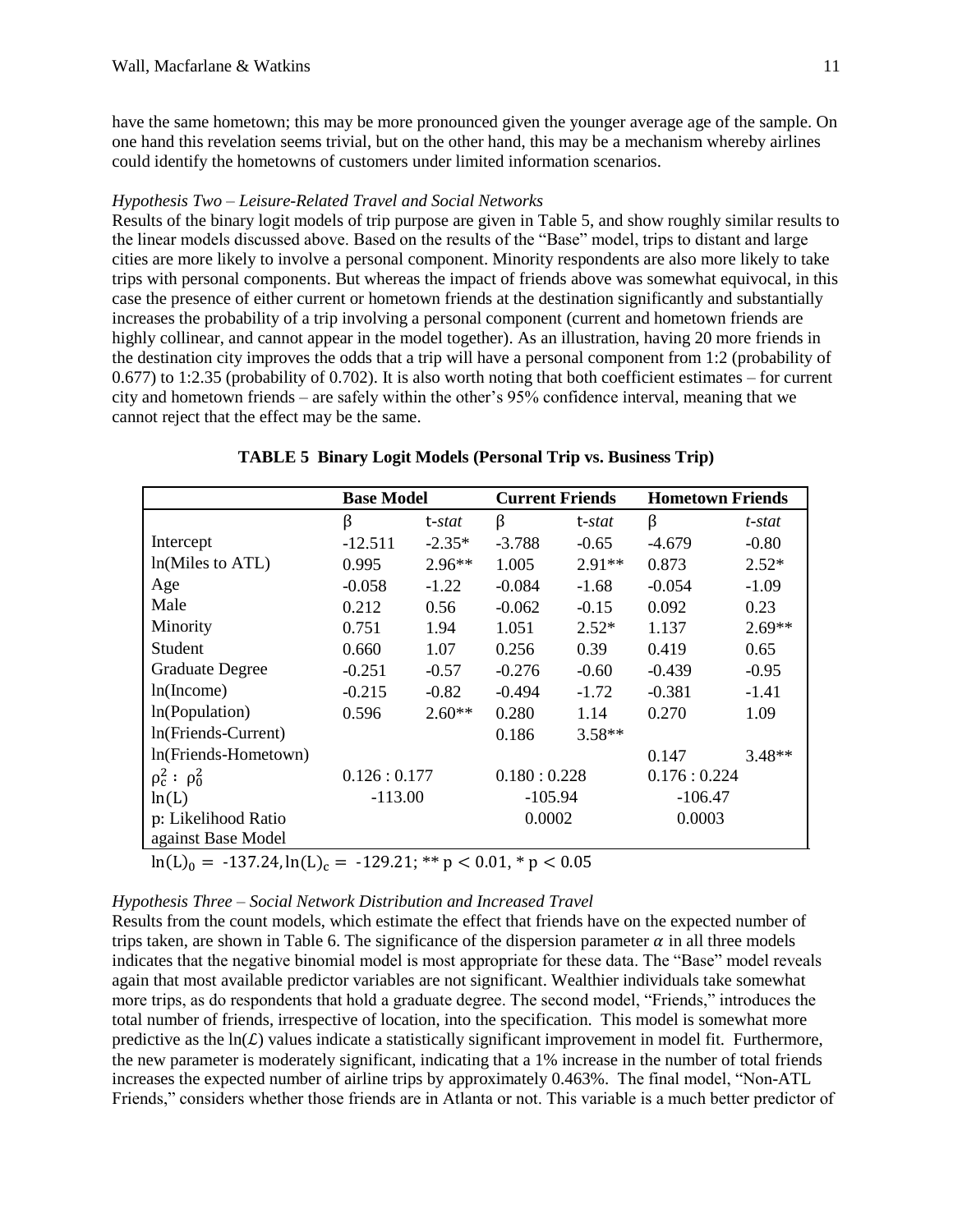trip-making behavior, being strongly significant and showing that a 1% increase in the number of friends away from Atlanta increases the expected number of airline trips by 0.552%.

|                            | <b>Base</b><br><b>Friends</b> |         |          | <b>Non-ATL Friends</b> |          |          |
|----------------------------|-------------------------------|---------|----------|------------------------|----------|----------|
|                            | β                             | t-stat  | β        | t-stat                 | β        | t-stat   |
| Intercept                  | $-2.615$                      | $-1.33$ | $-5.363$ | $-2.12$                | $-5.409$ | $-2.30$  |
| $\alpha$                   | 1.023                         | $2.00*$ | 1.164    | $2.29*$                | 1.241    | $2.39*$  |
| Age                        | 0.019                         | 0.54    | 0.046    | 1.29                   | 0.046    | 1.37     |
| Male                       | $-0.192$                      | $-0.67$ | $-0.087$ | $-0.31$                | $-0.052$ | $-0.19$  |
| Minority                   | 0.049                         | 0.17    | 0.149    | 0.53                   | 0.122    | 0.44     |
| Student                    | 0.347                         | 0.69    | 0.114    | 0.23                   | $-0.008$ | $-0.02$  |
| <b>Graduate Degree</b>     | 0.682                         | $2.09*$ | 0.561    | $1.78*$                | 0.545    | $1.73*$  |
| ln(Income)                 | 0.301                         | $1.79*$ | 0.229    | 1.39                   | 0.192    | 1.16     |
| In(Total Friends)          |                               |         | 0.463    | $1.78*$                |          |          |
| In (Friends away from ATL) |                               |         |          |                        | 0.552    | $2.12**$ |
| $\rho^2$                   | 0.223                         |         | 0.235    |                        | 0.241    |          |
| ln(L)                      | $-97.67$                      |         | $-96.21$ |                        | $-95.51$ |          |
| p: Likelihood Ratio        |                               |         | 0.088    |                        | 0.038    |          |

**TABLE 6 Count Models (Number of Trips)**

 $\ln(\mathcal{L})_c = -136.29$ ; \*\*  $p < 0.01$ , \*  $p < 0.05$ 

## **DISCUSSION AND CONCLUSIONS**

This study explores the use of online social network data to characterize individuals' air travel behavior given the size and distribution of their online social networks. Part of the motivation for this research has been the growing interest in the general importance of the social dimension as a relevant aspect of travel behavior, but also specifically the connection between socially-influenced travel and the rapidly growing leisure travel market. To investigate the usability of online social network data in travel behavior research, an empirical study was conducted that combines individuals' air travel diary and online social networking data (from the Facebook SNS) to address three hypotheses. These hypotheses are: (1) people tend to travel further to reach destinations where they have friends than destinations where they do not; (2) people are more likely to take personal trips, or to introduce a personal component to trips that are otherwise business-focused, to destinations where they have friends than to destinations where they do not; and (3) people who have more distant friends travel more than people who have more proximate friends.

The statistical analyses performed on the travel and online social network data collected exhibit several positive results that suggest online social network data can be used effectively to characterize aspects of individuals' air travel behavior. First, results from the linear models used to address the first hypothesis indicate that there is a significant positive relationship between the distance an individual is willing to travel to a destination and the number of connections who identify that destination as their hometown. As mentioned, it is very possible that this is actually an indication of the traveler's own hometown, as one might suspect that an individual would have a larger number of social network connections in their hometown. In that respect, this finding may be useful as a proxy for an individual's hometown when such information is not readily available.

Results from the binary logit models used to address the second hypothesis indicate a positive and significant relationship between the number of connections that a traveler has associated with a particular destination and the odds that a trip to that destination will either be for personal or leisure purposes, or have some personal or leisure component. The count models used to address the final hypothesis indicate that individuals with greater numbers of total online social network connections may engage in greater air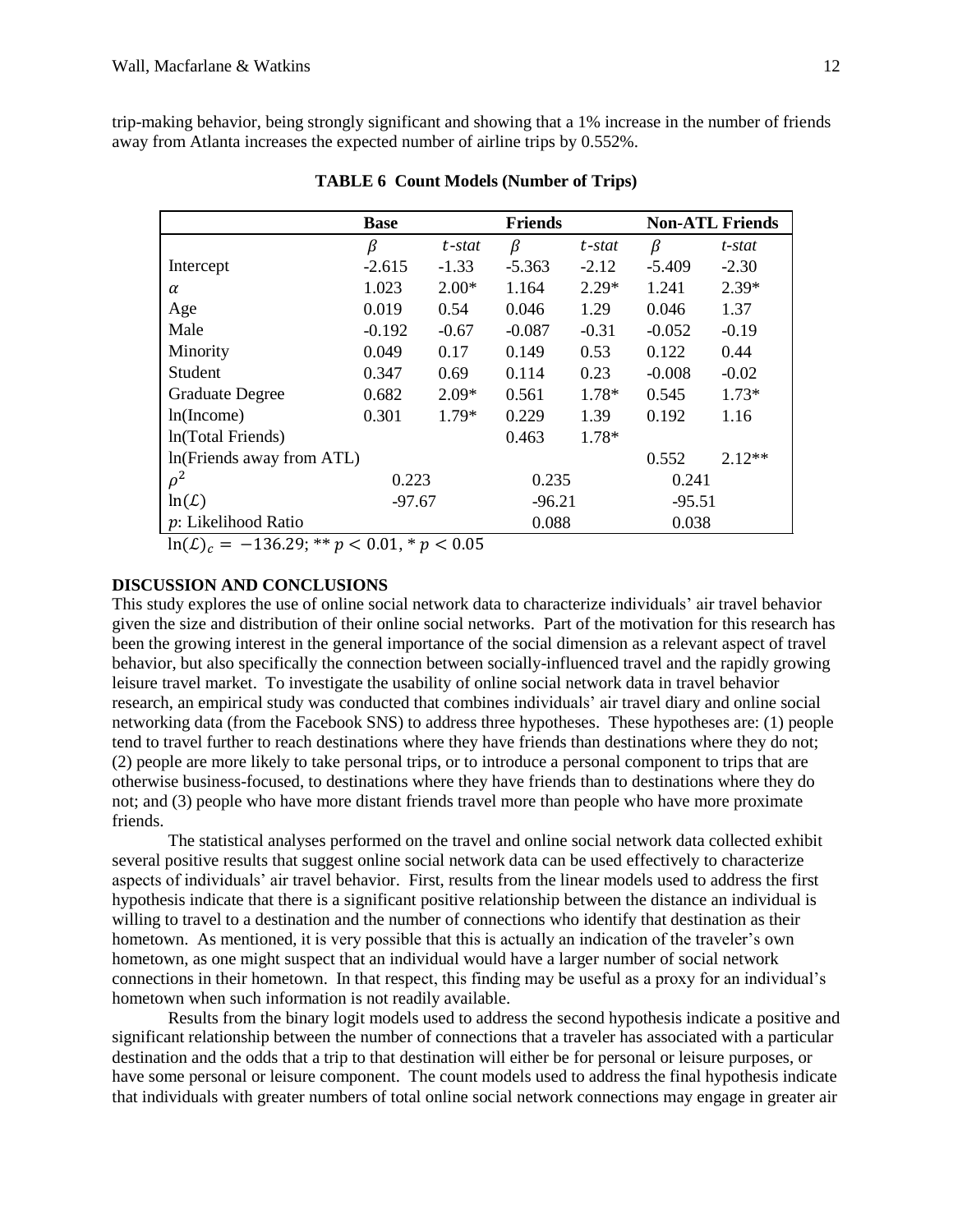travel. However, a more significant result is the indication that individuals with greater numbers of connections away from their current location may be expected to engage in greater air travel.

The empirical findings of this study have potential applications to airline marketing strategies, route planning, and to airport planning and policy. First, the findings that link an individuals' total number of Facebook friends, their number of distant (versus proximate) Facebook friends, and their expected number of air trips, can help to better characterize an individual's general propensity to engage in air travel. This information could be useful to airlines for travel marketing purposes, but also for route planning purposes. It could also be useful to airports in better characterizing the potential travelers who live within an airport's service area and their propensity for travel.

The connection between an individual's online social network and the odds that a trip will be personal or leisure-related (or will contain some component thereof) is particularly interesting. In this study, personal, touristic, and leisure travel are grouped under the common label "leisure" (or more generally, "non-business related" travel). While it may be easier to identify touristic travel destinations, identifying potential destinations or corridors for personal or non-touristic leisure travel (e.g. visiting friends and relations, or so-called "VFR" travel) can be difficult. The use of data from Facebook or other online social networking sites may help airlines in identifying potential leisure travel routes, and also help airports in identifying leisure travelers from among their travelshed. Additionally, such data could also be helpful in identifying *potential* leisure travelers among current business travelers. For example, it could be used to assist airlines in setting fares that encourage business travelers to extend certain itineraries as a means to enable or induce leisure activities.

This study constitutes an early effort to investigate the use of online social network data in travel behavior research. As such, several known limitations to this research should be addressed in future efforts. First, the small sample size of survey respondents and use of a largely Atlanta-based, student population limits the significance of the findings and the range of hypotheses that can be evaluated. Students are generally less able to afford air travel than higher-income individuals. Additionally, the Atlanta-centric nature of the study population only enables an evaluation of trips taken from Atlanta to other destinations, rather than a more thorough destination choice approach. Given the greater usage of Facebook (and other online SNS) among the 18-29 year demographic as compared to older demographics *[\(22\)](#page-14-11)*, the individuals in this study's population have, on average, more Facebook friends than the typical user [the average friend list size in this study was found to be 617 friends, as compared to the 2011 global average of 190 friends *[\(31\)](#page-14-20)*]. This has implications for the applicability of this study's finding in characterizing air travel behavior for older age groups. However, the efficacy of using online social networking data for travel behavior research may improve over time as it has been suggested that the current Millennial generation "will retain their willingness to share personal information online [in social networking sites] even as they get older." *[\(32\)](#page-14-21)*

Next, the relationship between an individual's actual social network and their online social network should be assessed further. One assumption in this study has been that the structure of an individual's online social network provides a reasonable representation of his or her actual social network structure. While future research should seek to validate this, an equally important aspect is to characterize the *function* of relationships within an individuals' online social network. Tie-strength, for example, may be one aspect of this. Many of the social network and social travel studies discussed earlier incorporate mechanisms to assess tie-strength among social relations (e.g. name generators, name interpreters) [see, Carrasco et al. *[\(19\)](#page-14-8)*]. However, social relationship tie-strength is difficult to determine from Facebook data exclusively. One implication of this is that online social networking data, such as Facebook data, may be a valuable complement to conventionally collected social network data. Nonetheless, future research should investigate novel approaches to assess tie-strength using the data that are accessible via the Facebook API.

One final general limitation is data availability. It is unclear how willing various social networking sites are to make data available for research purposes. Indeed, the survey-based nature of this research project was designed to address this challenge. However, if future research is to develop statistically significant results that are more broadly meaningful to the air travel industry, larger data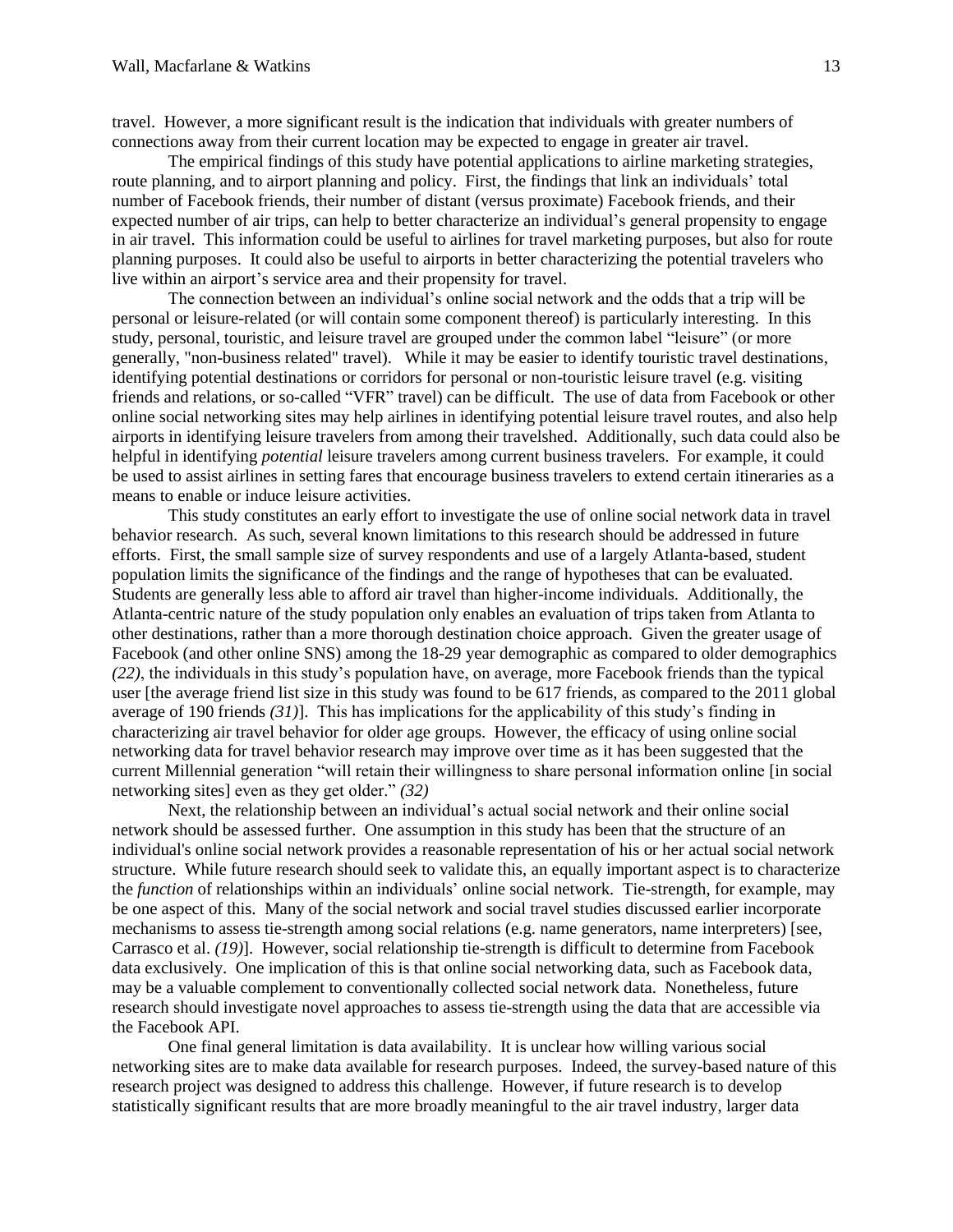samples (likely beyond the practical bounds of a survey-based study) will be necessary. For this reason, future research may benefit from partnerships among industry stake-holders (e.g. airlines, online travel agencies, airports) in pursuing data samples directly from social network sites.

Although this study has focused exclusively on the Facebook SNS, research opportunities exist among the myriad other social media and social networking sites [for a broad discussion, see *[\(33\)](#page-14-22)*]. For example, the business networking site LinkedIn may provide insight into business travel behavior; the location-based social networking site Foursquare may be useful in studying urban or regional travel behavior; and other mobile social media services with location-based components (e.g. Twitter, Instagram) may contain data relevant to travel behavior. Given the fast pace of social media and mobile technologies, it will be necessary for travel researchers to keep abreast of emerging technologies over time. Nonetheless, the findings of this study suggest a rich future for the use of online social networking data in travel behavior research.

# **ACKNOWLEGEMENTS**

The authors wish to thank the Airport Cooperative Research Program (ACRP) of the National Academies for sponsoring this project, and the National Center for Transportation System Productivity and Management (NCTSPM) at the Georgia Institute of Technology for its additional support. The authors wish to thank Neeraj Joshi and Lakshmi Neeraja Vinjam for their technical contributions, as well as Dr. Patricia Mokhtarian, and several additional reviewers, for providing helpful and constructive comments.

Thomas A. Wall received the ACRP Graduate Research Award in sponsorship of his development and implementation of this research project; Gregory S. Macfarlane provided invaluable statistical modeling expertise; Dr. Kari Edison Watkins provided expert guidance in overseeing this research project.

## **REFERENCES**

- <span id="page-13-0"></span>1. Axhausen, K. W. Social Networks, Mobility Biographies, and Travel: Survey Challenges. *Environment and Planning B: Planning and Design*, Vol. 35, 2008, pp. 981-996.
- <span id="page-13-1"></span>2. Molin, E., T. Arentze and H. Timmermans. Social Activities and Travel Demand: Model-Based Analysis of Social-Network Data. *87th Annual Meeting of the Transportation Research Board*, 2008,
- <span id="page-13-8"></span>3. Axhausen, K. W. Social Networks and Travel: Some Hypotheses. *Arbeitsbericht Verkehrsund Raumplanung, Institut für Verkehrsplanung und Transportsysteme, ETH Zürich, Zürich*, Vol. 197, 2003, pp.
- <span id="page-13-9"></span>4. van den Berg, P., T. A. Arentze and H. J. P. Timmermans. Size and Composition of Ego-Centered Social Networks Adn Their Effects on Geographic Distance and Contact Frequency. *Transportation Research Record*, Vol. 2135, 2009, pp. 1-9.
- <span id="page-13-2"></span>5. Sharmeen, F., T. Arentze and H. Timmermans. Modelling the Dynamics between Social Networks and Activity-Travel Behavior: Literature Review and Research Agenda. *12th World Congress on Transportation Research*, 2010,
- <span id="page-13-3"></span>6. Ronald, N. *Modelling the Effects of Social Networks on Activity and Travel Behaviour*. Doctoral Dissertation Eindhoven, The Netherlands, 2012.
- <span id="page-13-4"></span>7. Ohnmacht, T. Social-Activity Travel" Do the 'Strong-Tie Relationships' of a Person Exist in the Same Community? The Case of Switzerland. *Environment and Planning A*, Vol. 41, 2009, pp. 3003-3022.
- <span id="page-13-5"></span>8. Schlich, R., S. Schonfelder, S. Hanson and K. Axhausen. Structures of Leisure Travel: Temporal and Spatial Variability. *Transport Reviews*, Vol. 24, No. 2, 2004, pp. 219-237.
- <span id="page-13-6"></span>9. Carrasco, J.-A. and E. J. Miller. The Social Dimension in Action: A Multilevel, Personal Networks Model of Social Activity Frequency between Individuals. *Transportation Research Part A*, Vol. 43, 2009, pp. 90-104.
- <span id="page-13-7"></span>10. Carrasco, J.-A., B. Hogan, B. Wellman and E. J. Miller. Agency in Social Activity Interactions: The Role of Social Networks in Time and Space. *Tijdschrift voor Economische en Sociale Geografie (Journal of Economic and Social Geography)*, Vol. 99, No. 5, 2008, pp. 562-583.